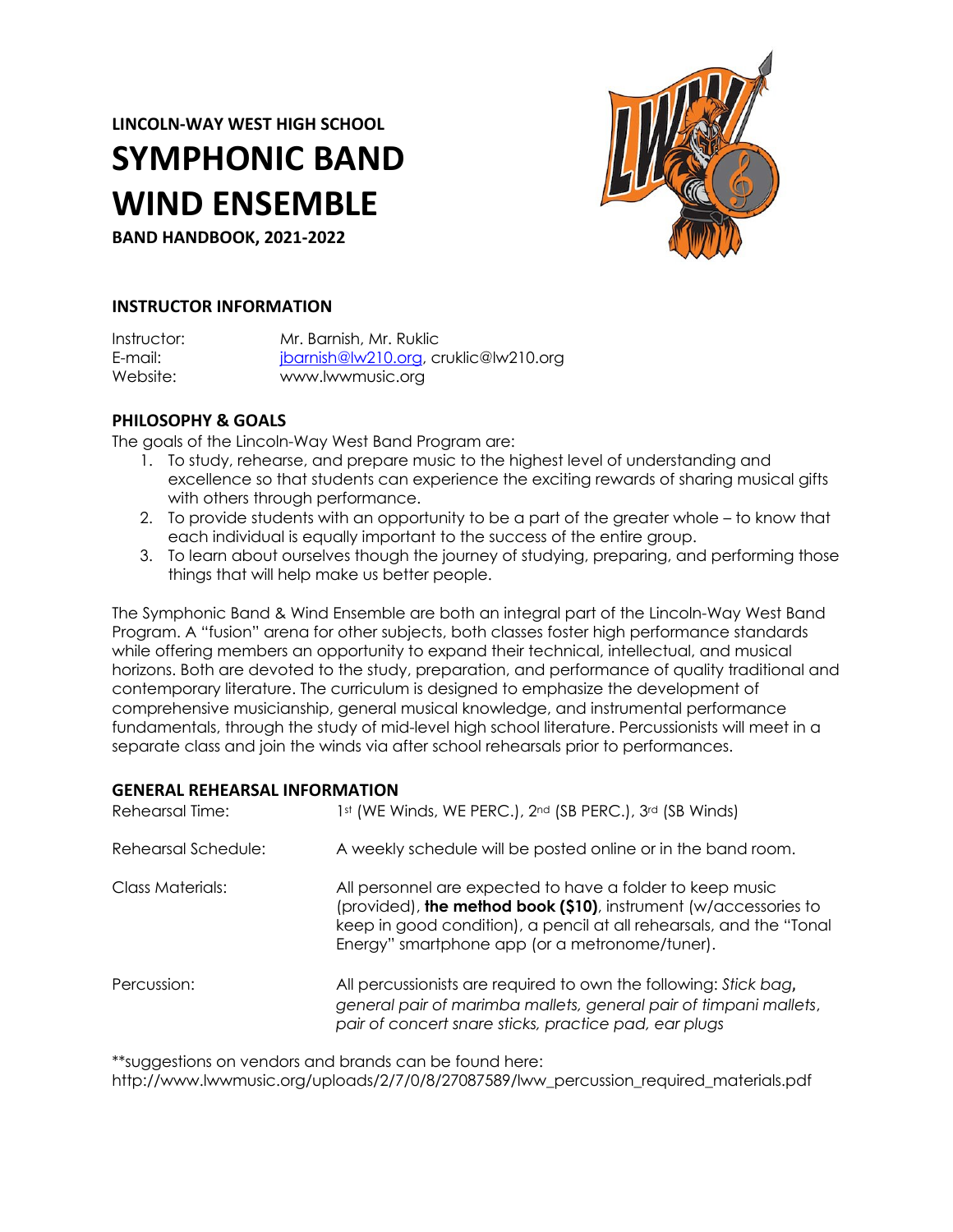## **CLASSROOM EXPECTATIONS**

Treat others the way you wish to be treated:

- 1. **RESPECT ONE ANOTHER** -- Respect one another by not worrying about anyone other than yourself when it comes to roles within the ensemble. Show respect for each other's instruments and personal property. Work together with your classmates!
- 2. **RESPECT YOUR INSTRUMENT** -- If you own your instrument, you know how important it is to maintain it. If you are using a school owned instrument, treat it as if it were your own. Polish it, clean it, put it properly in the case, and store the case appropriately.
- 3. **RESPECT THE FACILITY** -- This is **your** band room be proactive! Everyone is expected to pick up after themselves, store instruments in their proper location, and not bring food or drink into the room.
- 4. **RESPECT THE MUSIC** -- Students are expected to prepare notes and rhythms during personal practice time at home. Practice your instrument routinely outside of class.
- 5. **RESPECT THE CRAFT** -- This is perhaps the most important expectation of all because it embodies and encompasses everything we do.
	- Be prepared for rehearsal.
	- Practice at home, not at rehearsal. Amateurs practice until they get it right. Professionals practice until they can't get it wrong!
	- Remain quiet during rehearsal when you are not being addressed.
	- Always mind what you say when representing the ensemble.
		- **Profanity is NOT tolerated.**
	- Extend respect to others outside the ensemble and music department. Leave a positive impression in the minds of others about our band and school
	- Be human. Kindness can have the most profound impact of all. If you have nothing nice to say, keep it to yourself. If it will brighten someone's day, say it!

## **CLASSROOM RULES**

- 1. Cell phones should be stored out of sight for the rehearsal.
- 1. No food, drinks, or gum in the band room.
	- a. Why? They can cause damage to school instruments.
- 2. Leave all backpacks, cases, and other unnecessary items outside of the band set-up. a. Why? – They create distractions.
- 3. If "it" is not yours, do not touch "it."
	- a. Why? Instruments are expensive. Instrument *repairs* are expensive.
- 4. Do not "hack" (play) when you are not being directly worked with.
	- a. Why? It is a distraction and disrespectful to other students and the conductor.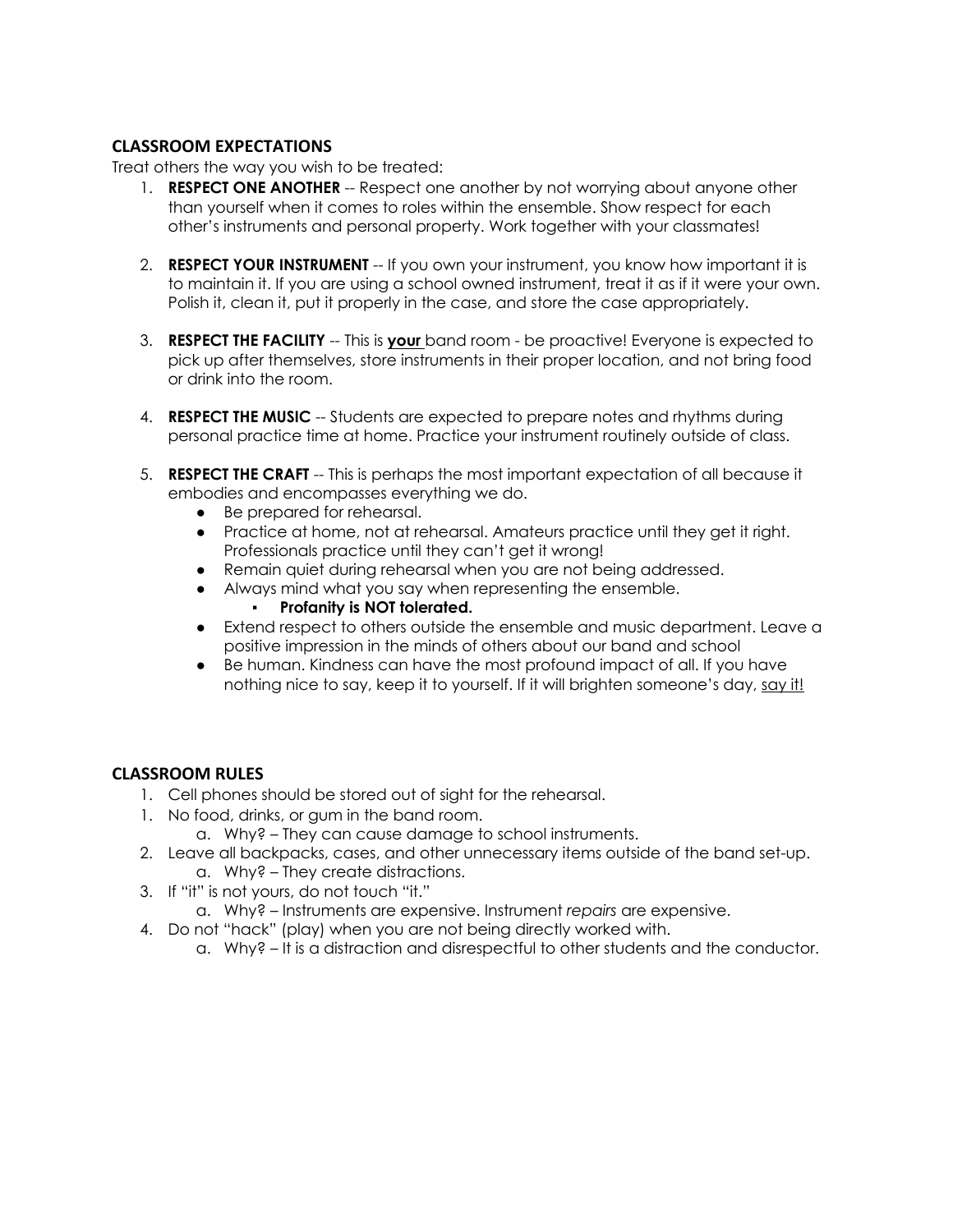## **REHEARSAL PHILOSOPHY & PROCEDURES**

Rehearsals (Re-"HEAR"-sals) are not to learn your part – rather they are to learn everyone else's part and therefore, the music. Rehearsals are a time to work together, not individually. The development of music fundamentals and the discovery of how the composition works in relation to the composer's intent is the focus of rehearsal time. Your part is your responsibility. This standard is important because it is the professional standard and it is what good musicians do.

Before rehearsals the:

- 1. Musician prepares for rehearsal through frequent and focused practice.
- 2. Musician is inside the band room or at his/her band locker when the bell rings.
- 3. Musician sets up his/her own stand and chair properly and in the correct area.
- 4. Musician attends rehearsal with music (including method books), pencil, music stand, and instrument in good working order and with all accessories.
- 5. Musician prepares for rehearsal that day by demonstrating proper warm-up technique (long tones, lip slurs, scales, etc.), then demonstrates proper decorum by concluding all preparations when the conductor starts rehearsal.

During rehearsals the:

- 1. Musician works and performs to the best of his/her ability.
- 2. Musician demonstrates proper posture, hand position, and embouchure.
- 3. Musician demonstrates frequent eye contact with the conductor while playing and receiving verbal instructions. Musician takes notes or marks the music for future improvement and individual practice.
- 4. Musician demonstrates proper rehearsal decorum by not talking while the conductor is rehearsing another instrument group.

After rehearsal the:

- 1. Musician prepares their chair and stand for the next ensemble rehearsal.
- 2. Musician demonstrates proper instrument, equipment, music care, and storage. Instruments should be disassembled, swabbed (if necessary), and put in cases.
- 3. Musician prepares for the next rehearsal through frequent and focused practice.

## **DISCIPLINE POLICY**

Students should follow the rules and expectations stated above and in the **Lincoln-Way High School Parent-Student Handbook** at all times. If a student is not following the rules and expectations, being disruptive, or misbehaving, the student will be subject to the Lincoln-Way High School Discipline Policy, and the following system:

- 1. First offense: Verbal warning.
- 2. Second offense: Verbal warning. Written referral to main office. Parents will be notified.
- 3. Third offense: Written referral to main office. Parents will be notified. A Parent-Teacher conference will be scheduled. Students may be removed from class.

*Steps in this hierarchy can be passed over as a result of extreme misconduct.*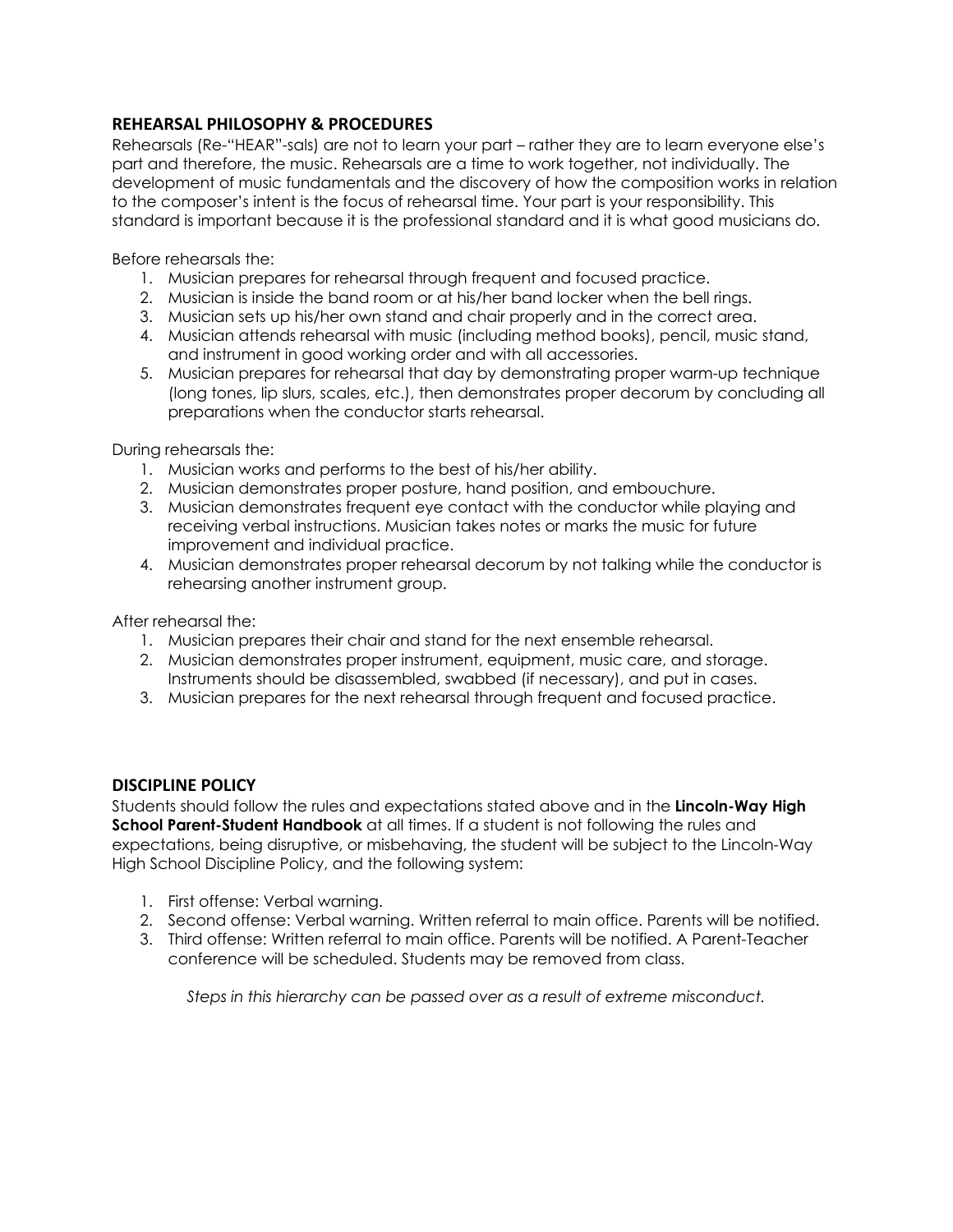## **GRADING POLICY**

The final semester grade will be calculated as follows:

80% Semester 20% **Final Exam**

- Summative Assessments 70% of your semester grade
	- o Daily rehearsals culminate in performances. It is mandatory that students attend dress rehearsals and performances, be on time, and prepared.
	- $\sim$
- Formative Assessment 30% of your semester grade
	- o Students will be assessed on musical material distributed and worked on daily in class. **Students will NOT "fail" these assessments, they can be re-taken until the student earns a passing grade.**

## **ATTENDANCE & TARDY POLICY**

Students must be in the **band room**, at the scheduled start time, or they are **tardy**. Days that students are **tardy** will be tracked and reported to the SSO.

If a student is absent from a regular school day, it is the **student's** responsibility to check with the director, practice music to maintain classroom standards, and take care of any make-up work.

As a member of the Lincoln-Way West Concert Bands, students are expected to:

- 1. Attend all concerts and dress rehearsals as outlined by Mr. Barnish and Mr. Ruklic
- 2. Demonstrate responsibility by informing your parents of rehearsal/performance dates.
- 3. Demonstrate responsibility by informing a director of potential conflicts in advance.

**If a student misses a performance (or dress rehearsal) for ANY reason, the instructor will determine an appropriate make-up assignment and due date commensurate with the cornerstone assessment that the concert represents.**

**Makeup assignments will be assigned on a case-by-case basis and decided upon as a mutual agreement between teacher and student.**

#### **ADVISORY PERIODS**

The LWW Music Department is equipped with several practice rooms for student use. Students are encouraged to use their Advisory period to practice their music in the Music Department facilities. Students who wish to use these facilities during Advisory periods will need a Hall Pass from a teacher.

#### **WEBSITE**

The Lincoln-Way West High School Music Department has a website, www.lwwmusic.org. From this website, students and parents can access the LWW "Charms" system. This web-based system contains, among many things, an updated music department calendar, which should be checked regularly for important upcoming dates or schedule changes.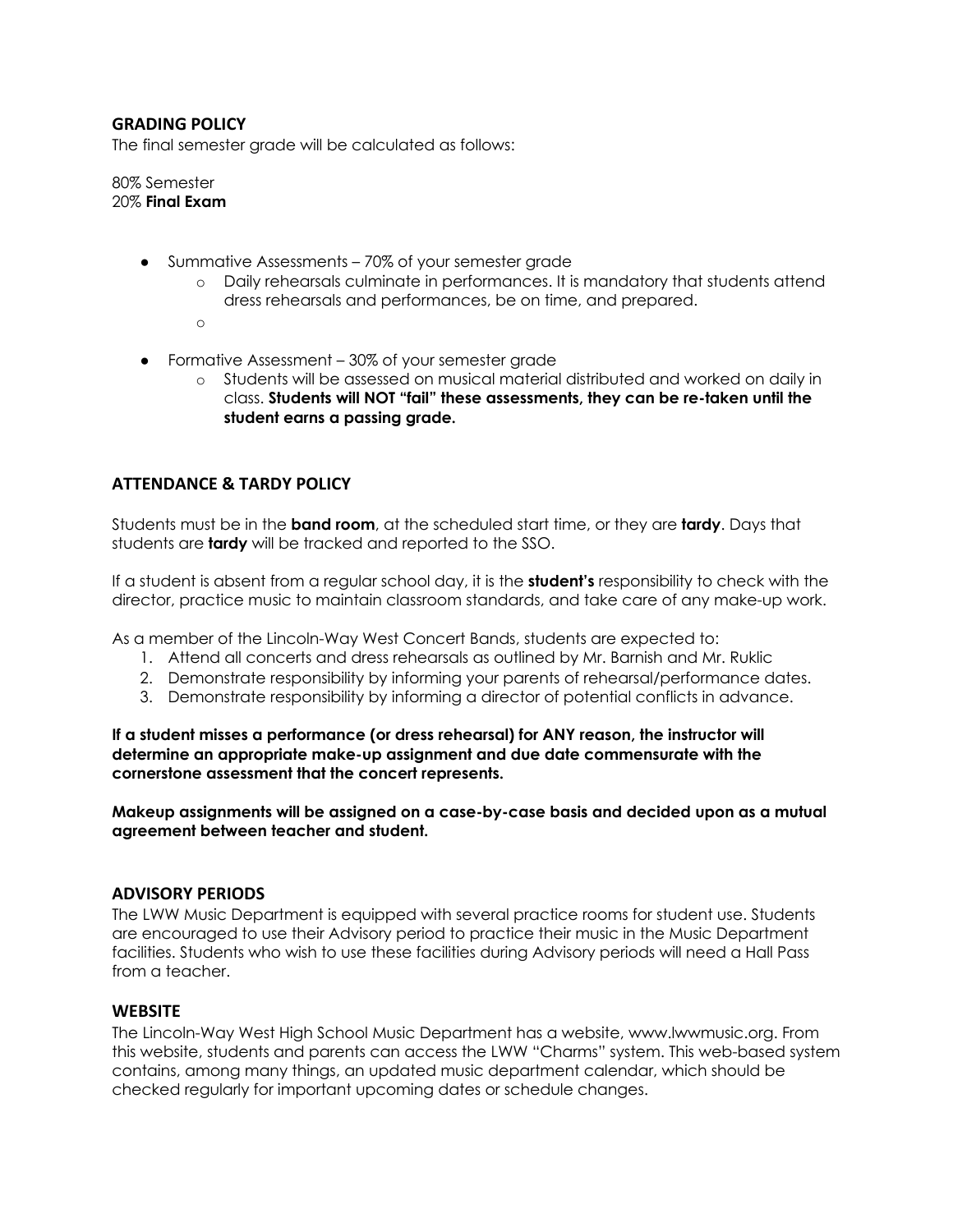## **PRACTICE**

Individual practice/review of music and other related classroom materials outside of the school day is essential to the success of the student musician and the ensemble as a whole. Students should set aside time to do so. **Practice time is more effective if completed in smaller portions on a frequent basis instead of all at once.**

## **PRIVATE LESSONS**

Private instrument lessons from a highly qualified instructor can be a highly rewarding and worthwhile experience for any band student. Students are not required to take private lessons but will be encouraged.

A full list of private instructors is available on the LWW Music Website: www.lwwmusic.org

Assistance and contact information for a variety of private lesson teachers is available from Mr. Barnish and Mr. Ruklic.

## **MUSIC**

*"Parts" will be assigned by the director on a "rotating" basis, challenging every student equally.*

## **SCHOOL-OWNED INSTRUMENTS**

School owned instruments are available and will be checked out by Mr. Barnish and Mr. Ruklic. Per L-W #210 policy, students will need to pay a fee of \$150.00/yr. (\$75/sem. or \$12/month) to rent an instrument from the school. This fee covers the cost of annual service and repair for the instrument. Please see the "Equipment Loan Contract" for conditions and expectations.

Percussion students will be assessed a \$75 fee to cover maintenance and basic repairs to school owned percussion instruments.

#### **REQUIRED INSTRUMENT MATERIALS**

LWW Concert Band students are expected to take high quality care of their, or any school owned, instruments. This includes owning and having instrument maintenance accessories at each rehearsal.

**WOODWINDS:** Woodwind students must own a cleaning rod/swab and swab their instruments every day. Reed players should own 3-5 reeds at all times. Clarinet and saxophone players need cork grease in their cases and use it every day. Clarinet and saxophone players need a mouthpiece brush and should clean their mouthpieces regularly to avoid health issues.

**BRASS:** Brass students should own their own valve oil and slide grease. Valves and slides should be oiled/greased *before* rehearsal (not during). Polish cloths are also recommended to keep the instrument finish from wearing. **Trumpet and trombone players need to own a straight mute.** Brass students should also own a mouthpiece brush and clean their mouthpieces regularly to avoid health issues.

#### *These maintenance items can be purchased at local music stores.*

## **REQUIRED DATES FOR A GRADE**

*A complete list of concert dates can be found at: http://www.lwwmusic.org/concert-schedule.html*